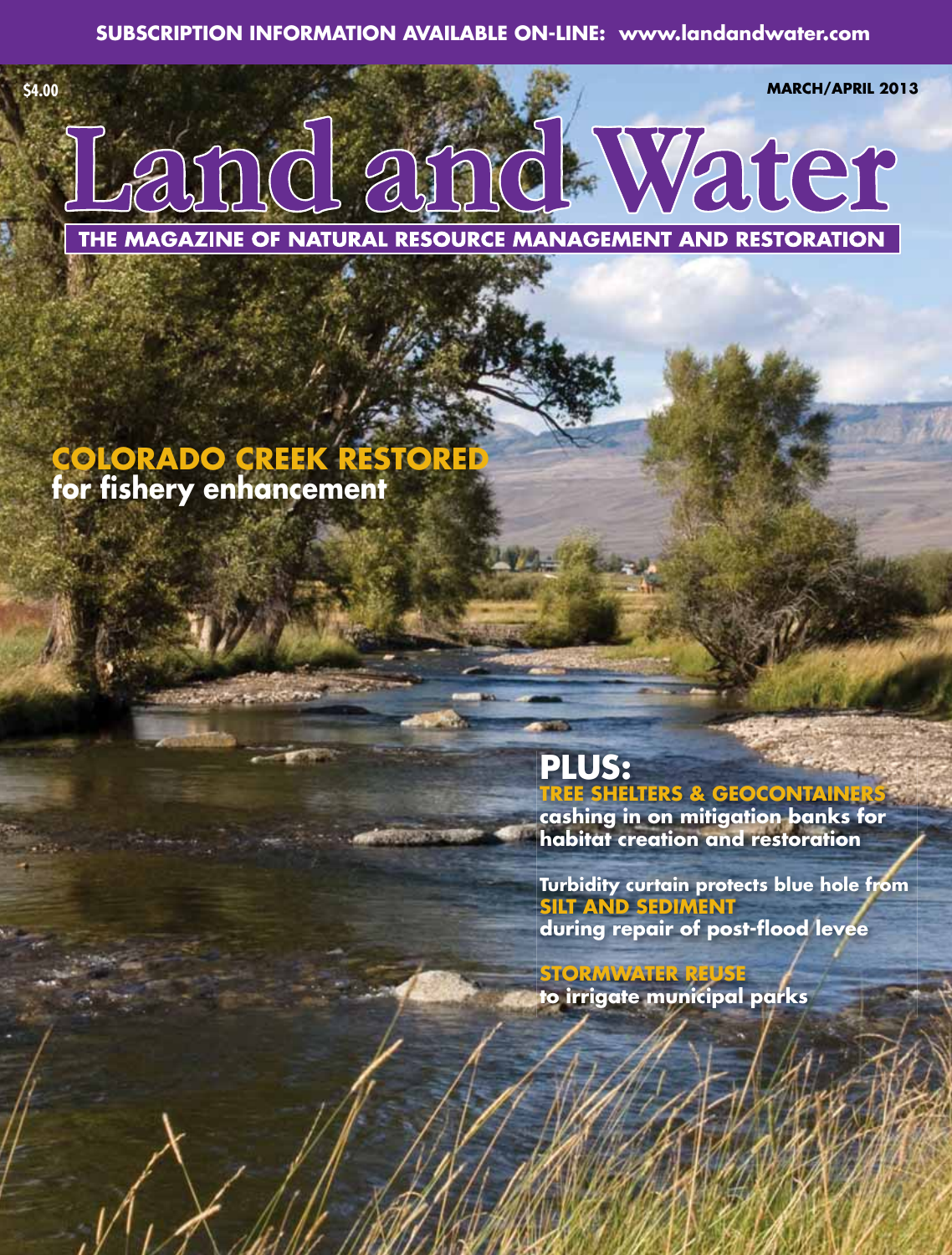# **Restoring a Colorado Spring Creek for Fishery Enhancement**



**Shot of the spring creek as it runs through a hay meadow. In the foreground is a 6-foot deep hole and in the background another deep hole.**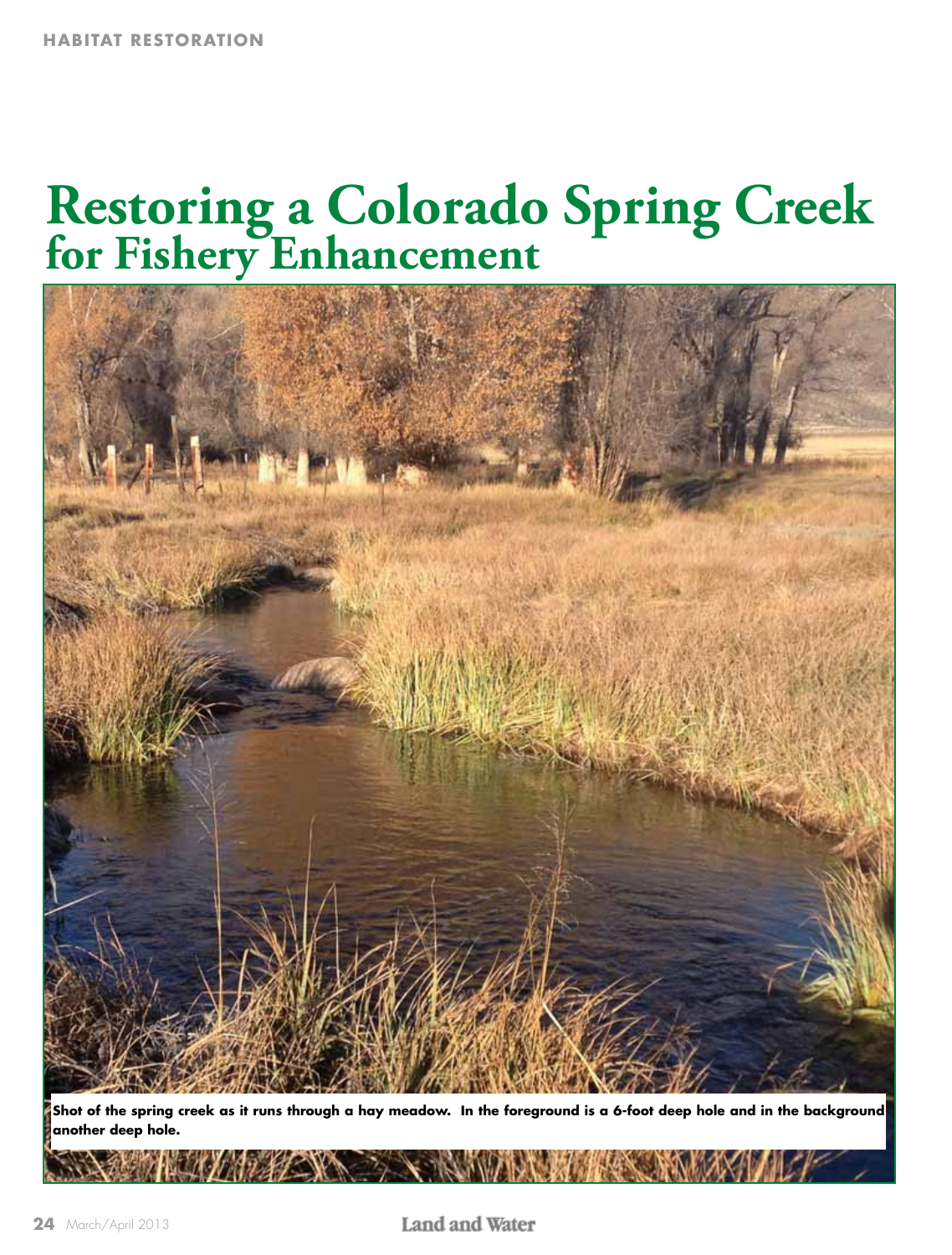**A** spring creek near Gunnison, Colora-<br>do was experiencing serious erosion<br>for suitable fish habitats. The current ranch spring creek near Gunnison, Colorado was experiencing serious erosion issues and was in need of restoration owner recognized that the most valuable asset on the property was the extensive water rights and decided to develop them in a sustainable, responsible way. The previous ranch ownership viewed the streams strictly as conveyor systems for water to irrigate hay meadows and livestock. Over the last 80 years, the stream channels were purposely widened and the banks were armored with old machinery, tires, concrete and farm implements. Livestock overgrazing literally removed all of the beneficial riparian vegetation from the entire reach, causing thousands of feet of streambank to disappear annually. The fishery declined to a level that supported less than 2 lbs. of fish per acre.

The objectives of this project were to create a very high quality fishery (including ponds) from an unused spring creek and to restore and improve the fishery of an adjacent freestone creek, providing an exceptional angling experience throughout. CFI Global Fisheries Management, a sciencebased fisheries enhancement company based in Fort Collins, CO, was brought





**This is one of two ponds created on the spring creek. This pond is about 8 feet max**  depth and has littoral zones for beneficial aquatic macrophytes (plants), submerged logs and boulders. These ponds are intended to be fisheries and to be used by local **waterfowl.**

in to head up the project. Their passion focuses on the development and management of premier fisheries, land stewardship, and providing innovative environmental solutions to achieve client goals for fishery enhancement worldwide. The project was privately funded and CFI dealt directly with Colorado Parks and Wildlife and the US Army Corps of Engineers.

This project began with multiple on-





## **Native Plants & Restoration Services** Over 350 native species in stock

#### **Restoration Materials & Services:**

- > All sizes: liners/plugs to gallons
- > Quality tested pure live seed
- $>$  Contract growing
- > Live stakes, fascines & wattles
- > Vegetated coconut logs & mats
- > Assessment & permitting
- > Design build
- > Erosion & sediment control
- > Invasive species control
- > Bonded and insured

#### Plants & Custom Seed Mixes For:

- > DOT & roadside corridor projects
- > Habitat & ecosystem restoration
- > Stormwater BMPs & rain gardens
- > Pollinator habitat & CRP plantings
- > Shoreline & slope stabilization
- $>$  Wetland mitigation

### 574 586 2412

Nurserysales@cardno.com www.cardnojfnew.com/nursery online catalog - www.cardnojfnew.com/catalog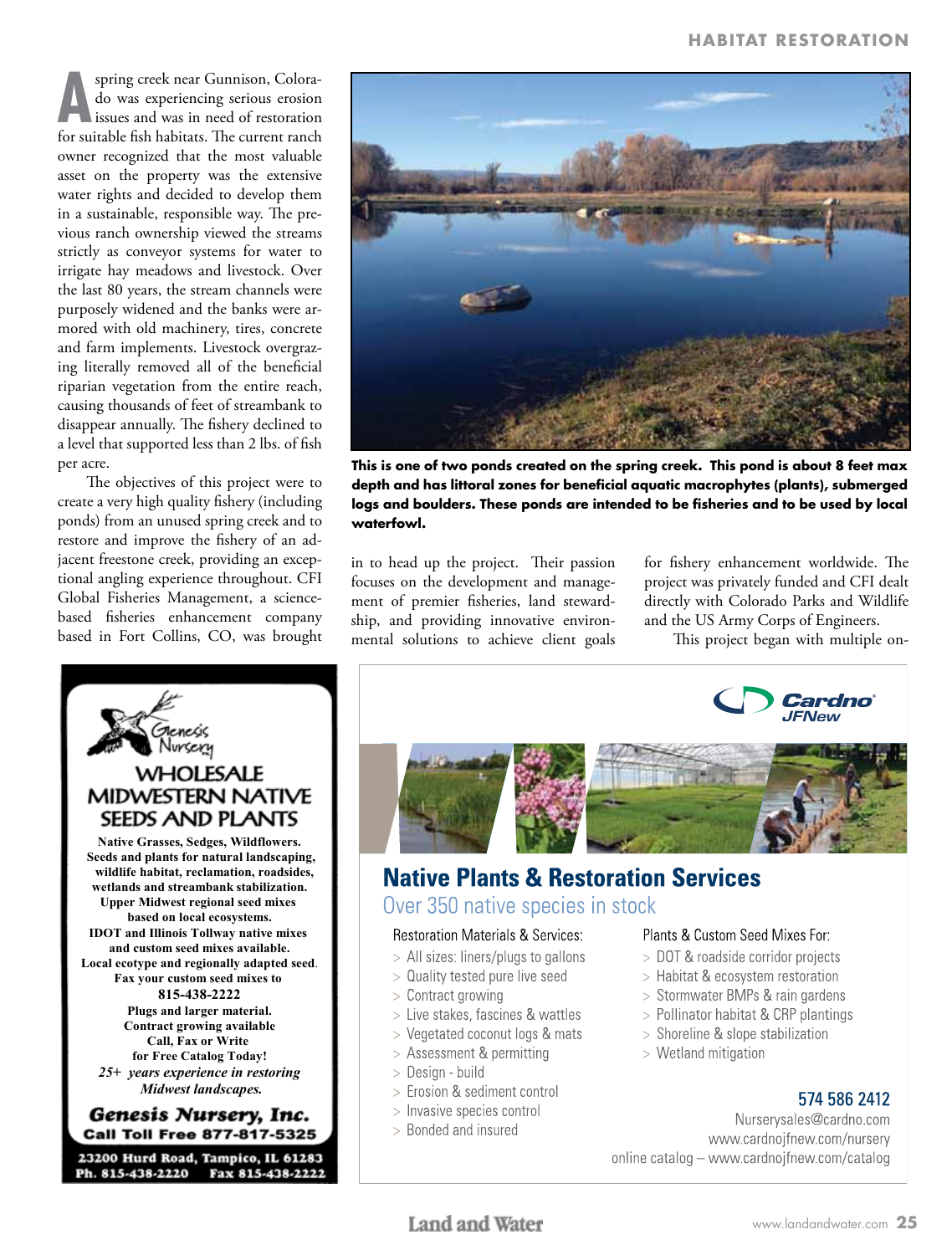

**Before and after shot of Ohio Creek. Notice how featureless the creek is in top photo. After shot below shows how sinuosity has been restored, appropriate bars created, thalweg created, structures created, banks protected, etc.**

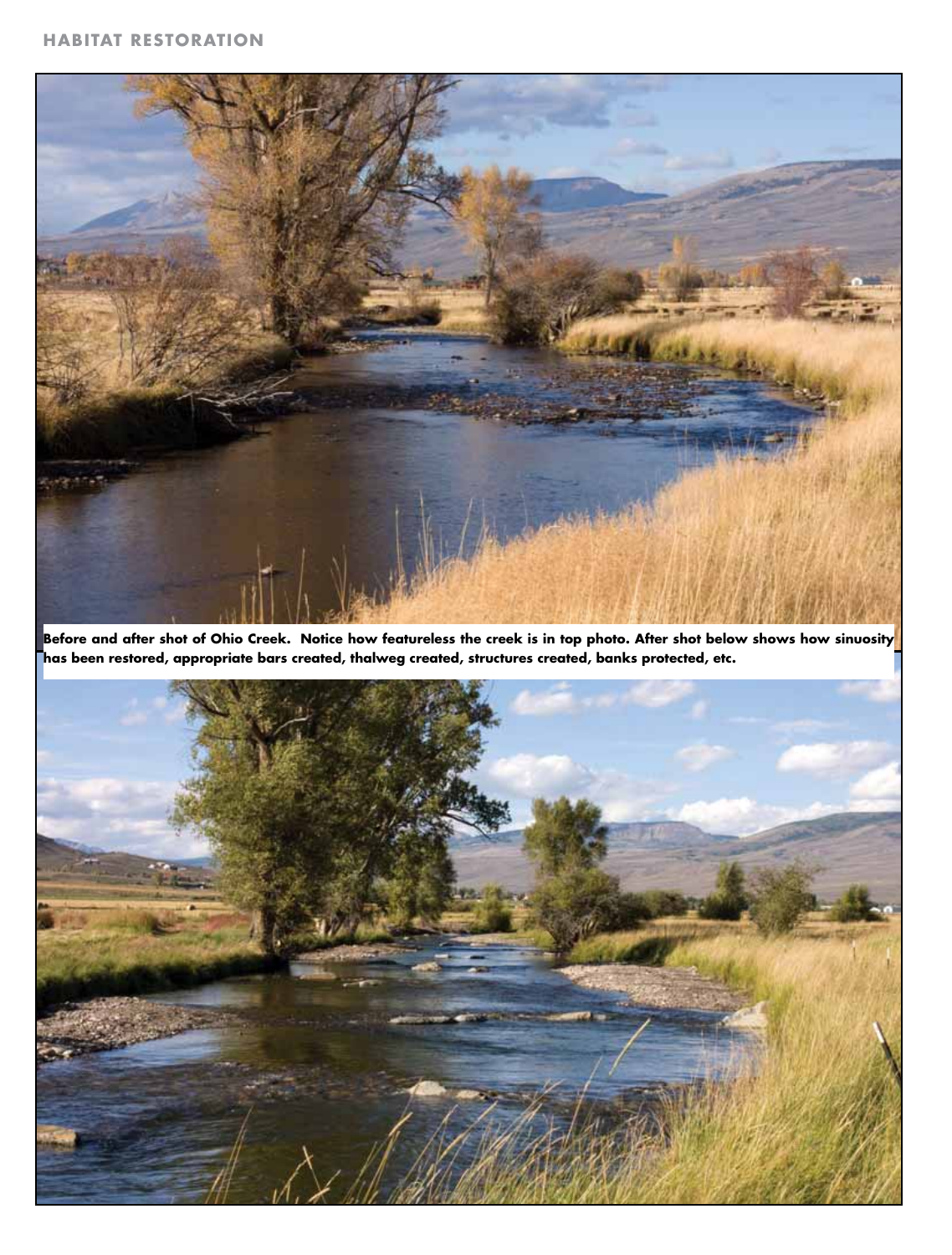site meetings with the landowner to gain an understanding of what he would like to have in the end. During these meetings many of the limiting factors were established (budget, water rights, landform, soils, riparian areas, productivity, allowable species, etc.), in order to make sure that

*The objectives of this project were to create a very high quality fishery (including ponds) from an unused spring creek and to restore and improve the fishery of an adjacent freestone creek, providing an exceptional angling experience throughout.*

he had a reasonable idea of what might be possible and where adjustments to either expectations or limiting factors could/ should be made.

Following these meetings additional data gathering (hydrology, sediment transport, existing fish and macroinvertebrate populations, riparian inventory and others) was performed and the conceptual drawings were produced. A series of revisions were made over the course of several months, using input from the client and additional data. These final drawings, along with other pertinent information were assembled into a permit application, which was then submitted to the appropriate state and federal agencies.

Permit approval took less than one month. Initial data collection for this project was a continuation of a project on an adjacent parcel from the fall of 2011. Actual construction began in June 2012 and was completed in October 2012. Construction consisted of the CFI stream team organizing all of the imported cobble and boulder materials in the staging area and according to individual size and dimensions, then assigning the materials to the appropriate habitat structures to be built. Team members then mobilized the required materials and delivered them streamside to each individual destination where trackhoe operators constructed each habitat structure in the stream with the assistance of one of the habitat engineers on the ground. The ponds were excavated with the spoils being removed and deposited in upland areas on the ranch, where spoils were then graded into the existing landscape and seeded. Once all habitat construction for the streams and ponds was completed, the team came back through and implemented the vegetation prescription for the entire project. This consisted of a combination of scarify / seeding, wetland plug planting, 1 and 5 gallon whip planting as well as transplanting of existing healthy woody specimens. All species were native to the region.

Initially, there were some concerns that this project would have an impact on water users of both creeks on the property. The other water users were additional shareholders on the multiple irrigation delivery systems (streams, creeks, ditches) in the region. It was critical that each share holder's water rights allocations were not to be negatively impacted as a result of the client's intentions to restore quality fisheries on his particular ranch. However, the client was very accommodating and made numerous goodwill improvements, such as privately funding the entire rebuild of a major irrigation head-gate structure that is responsible for delivering allocated water rights volumes to multiple landowners. Essentially, the surrounding neighbors